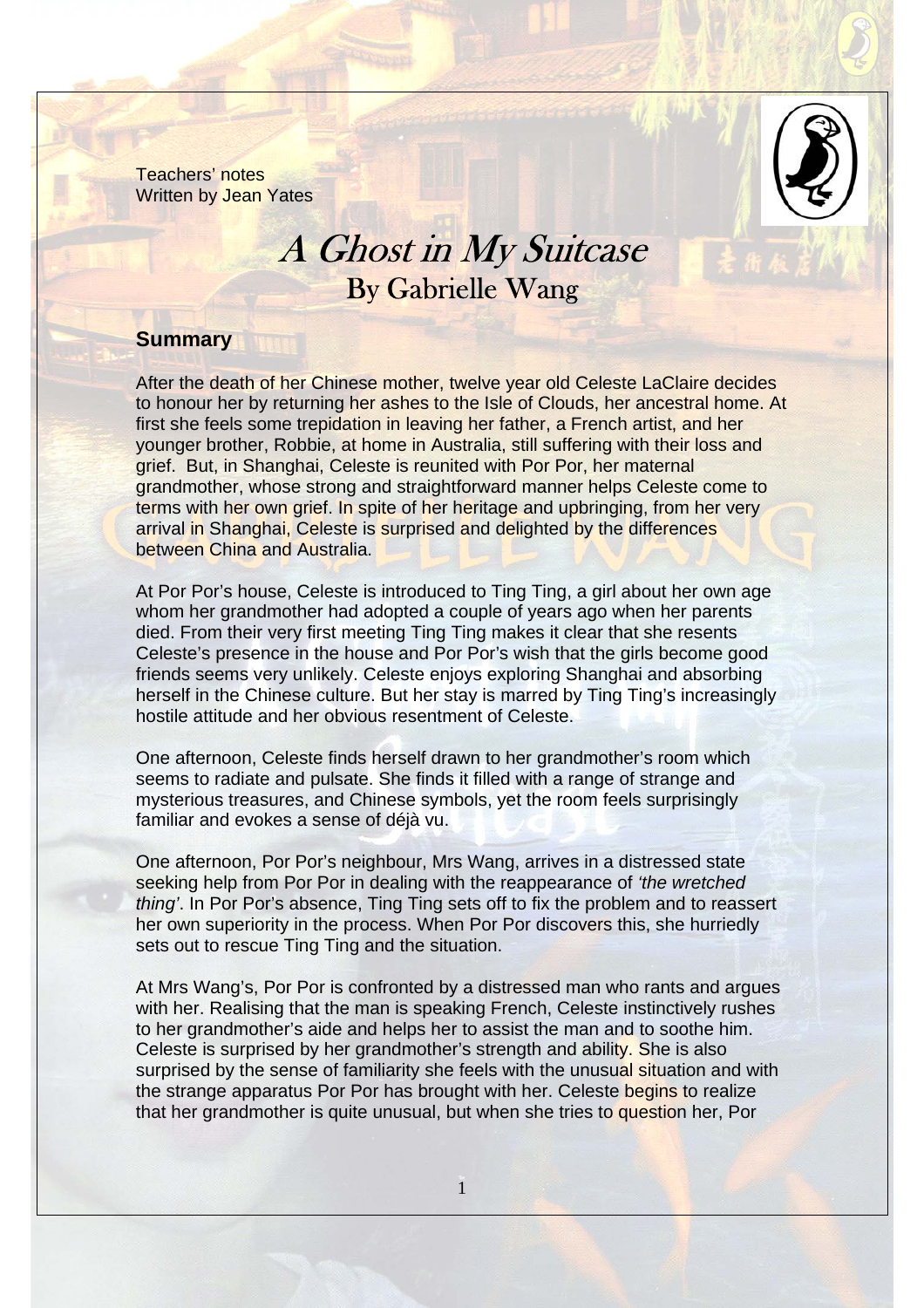Por is evasive and fails to answer her questions. Furious at having failed to resolve the situation on her own, and at having been upstaged by Celeste, Ting Ting runs off claiming that Por Por no longer cares about her as she is not her real family.

The next day, Por Por and Celeste set off on their long journey to the Isle of Clouds where Celeste wishes to scatter her mother's ashes. On the way she is increasingly surprised and fascinated by the Chinese customs and lifestyle and how different her mother's country is from Australia. The Isle of Clouds turns out to be a magical place, a world apart from anything that Celeste has ever experienced before. Built on canals and over five hundred years old, the town has an air of charm and romance but in spite of its marked difference, Celeste feels surprisingly at home here.

Once again, one of the locals, Mrs Gao, seeks Por Por's assistance and she is forced to reveal to Celeste that she, like many of her ancestors, is a ghost-hunter. Celeste is surprised, and yet this news makes sense to her and explains a lot of the feelings she has experienced since arriving in Shanghai. When she joins her grandmother on a ghost-hunt, Celeste proves that she has natural talent and knows instinctively what to do. Celeste feels as if she has unlocked a secret part of herself.

Por Por takes Celeste to visit the Bao Mansion, the grand home that belonged to her family before her father was wrongly disgraced and imprisoned by a corrupt official, Shen Da Pai. When Por Por points out her old bedroom, a room with intricate carvings of fish around the windows, Celeste again feels a surprising sense of belonging and familiarity. Por Por is saddened by the house's state of disrepair, but delighted to discover that the new owners plan to restore it to its former beauty. She tells Celeste that after the Bao's were forced to leave, the Shen family moved into the house and had been there ever since. But Shen Da Pai's elder son had tricked his younger brother out of his inheritance, forcing him to start a new life in Shanghai with his wife and daughter. When the parents were killed in a bus accident, Por Por took in the little girl. Realising that this child was in fact, Ting Ting, she is amazed by her grandmother's ability to forgive her family's greatest adversaries. Por Por warns Celeste that Ting Ting has no knowledge of the family connection and asks her not to reveal the truth. Mrs Tan, the new owner of Bao Mansion tells Por Por that the eldest son of the Shen family was swindled by a con-artist, forcing him to sell the house in a hurry. She then asks Por Por to help her with an unexplained and terrifying presence that has appeared in the house in the last week, which Por Por immediately agrees to do.

When Por Por and Celeste investigate, they discover an extremely powerful ghost. They are also unexpectedly joined by Ting Ting, and Celeste is surprised and impressed by how well she works as a team with Por Por. The three leave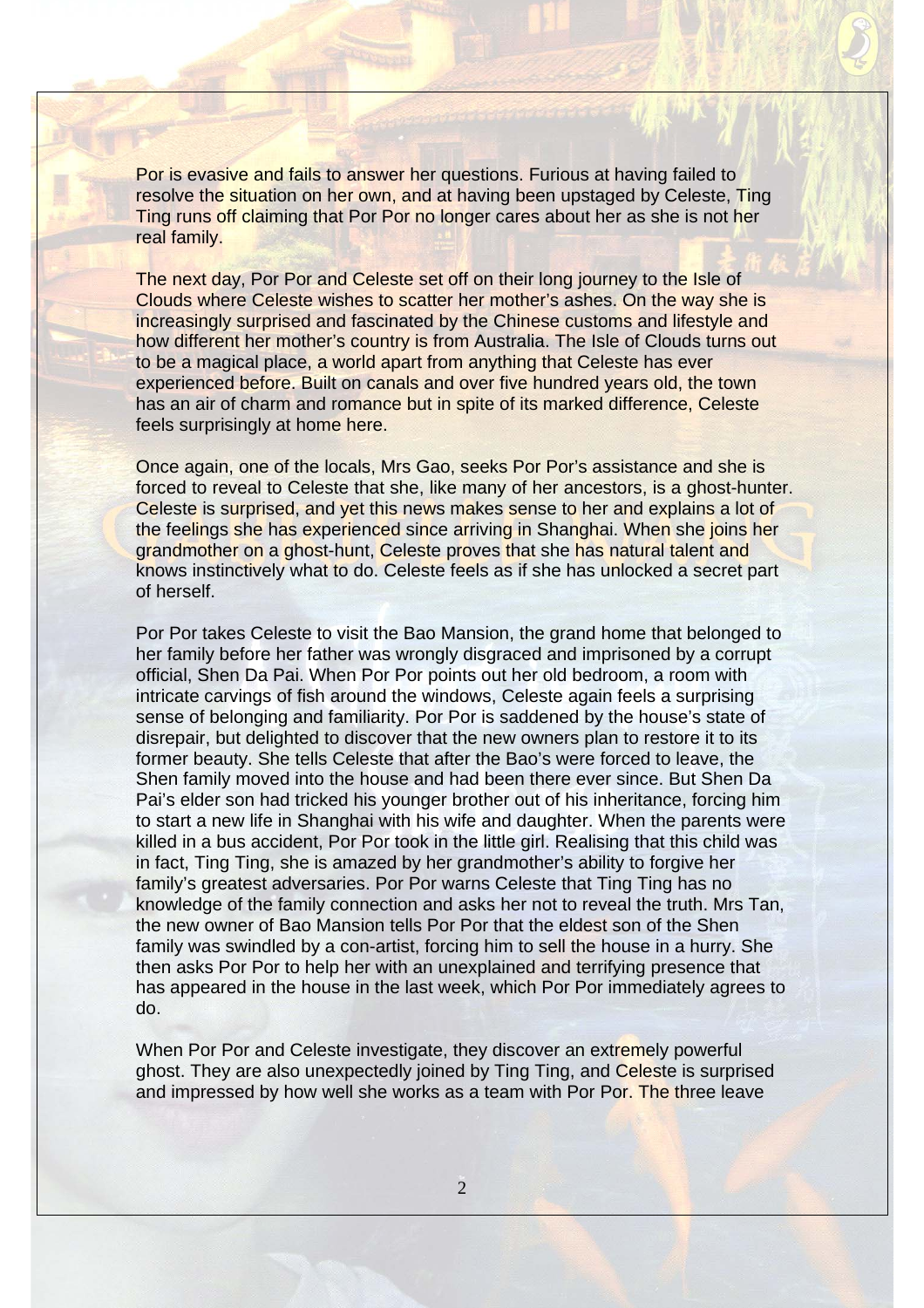Bao Mansion knowing that this encounter was simply the first battle with this particular ghost.

Back at home, Por Por tells the girls that she must face this ghost alone. When Ting Ting overhears Por Por praying for the ghost of Shen Da Pai she is angered and tells Celeste that her grandfather can't possibly be the ghost as only those with unfinished business return as ghosts, whilst her grandfather was an important and honorable man. When she goes on to tell Celeste that Por Por only took her in to try to improve her own status, Celeste is so angry that she forgets her promise to Por Por and tells Ting Ting the truth. Refusing to believe Celeste, Ting Ting runs away.

Before the big battle with Shen Da Pai, Por Por takes Celeste on a training round, to capture *'a fat belly'*. Other than providing her with the necessary ghost-hunting equipment, Por Por leaves Celeste to her own devices, knowing that she has instinctive abilities. Celeste proves that she has a calm, sensible manner, similar to that of her grandmother. She is easily able to capture the fat belly simply by talking to him and cajoling him. She and Por Por then return him to the underworld where he will be happy. Celeste is pleased by her grandmother's high praise for her natural talent.

When they return home, Celeste and Por Por find a battered and bloodied Ting Ting. Refusing to believe Celeste's words, she had gone to Bao Mansion alone to confront the ghost, only to hear him boasting about how he got rid of Por Por's father. His wicked plot was all written down and locked in his strongbox. He tells her that after Bao Mansion was sold he felt Por Por's presence and re-emerged, hoping to use Ting Ting as a means of hurting her. Shen Da Pai easily overcomes Ting Ting, making her powerless by using her own emotions against her. Ting Ting is terrified to discover that she has dropped her talisman necklace at Bao Mansion, enabling Shen Da Pai to use it against her. She is even more worried when Por Por remains determined to recover it and to defeat the ghost. Celeste blames herself for these events, knowing that if she had kept Por Por's secret Ting Ting would not have been hurt. She sets off for Bao Mansion, determined to retrieve Ting Ting's necklace for her. She finds Shen Da Pai's strongbox which reeks of sadness and despair. But when she removes the necklace, the ghost confronts her. With no weapons other than her voice, Celeste manages to force Shen Da Pai cowering into a corner and races back to Por Por's house.

When Por Por sets off for Bao mansion, Celeste follows her and is terrified to see a black shadow hanging over the house and to hear the booming voice of Shen Da Pai shaking the windows. Fearing for her grandmother's life, she discharges Ting Ting from the hospital to help her. Forced to work together, the two girls form a strong bond, especially when Celeste returns Ting Ting's necklace to her and she realises the danger Celeste put herself in to retrieve it for her. After an exhausting battle, the three finally manage to trap Shen Da Pai's ghost, but the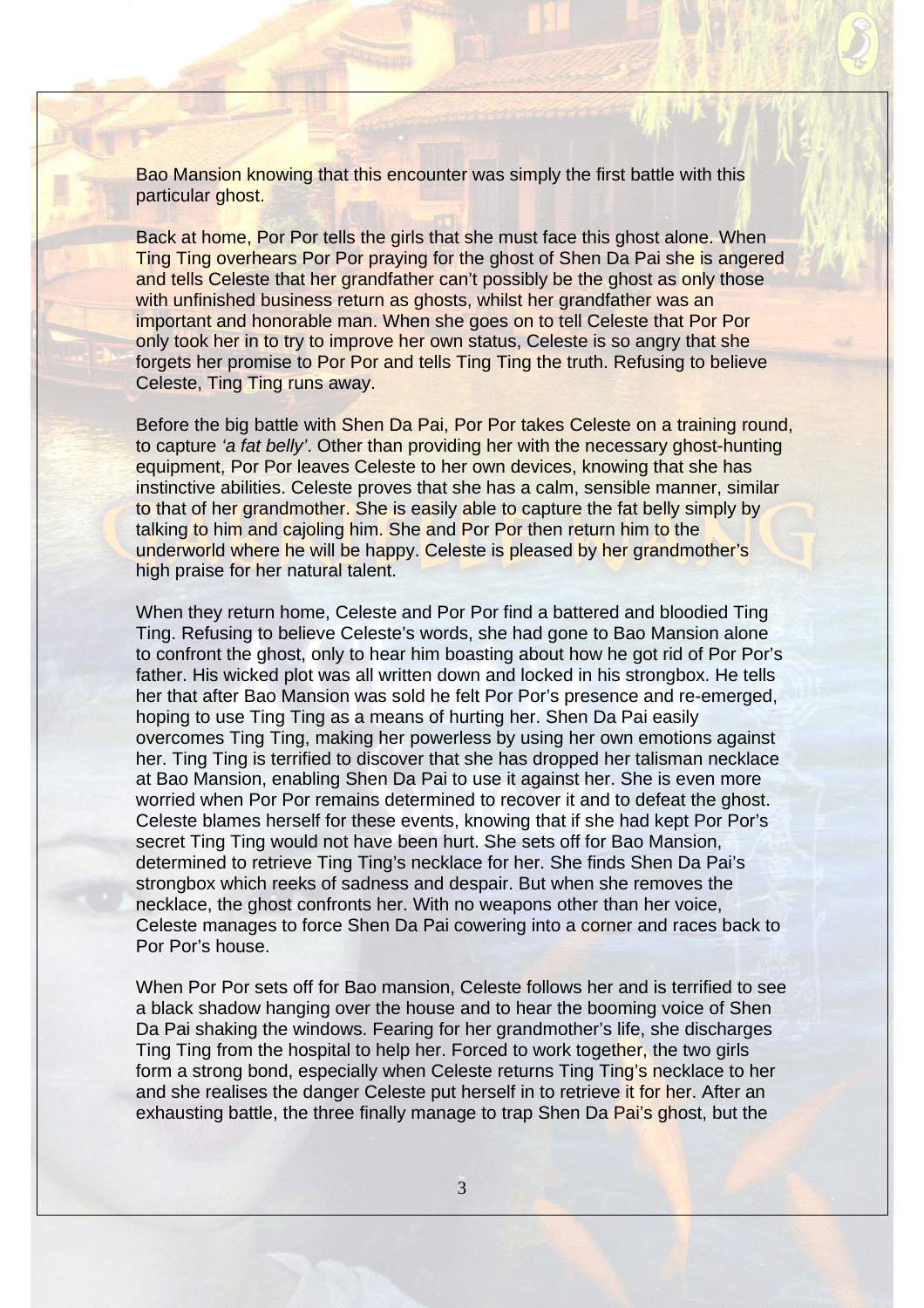girls are horrified to discover that Por Por has been sucked into her own mingshen mirror from which no-one has ever returned. Remembering her grandmother's words about the purity of the water at Bao mansion, the girls place the mirror in the water, releasing Por Por.

After the battle, the two girls are exhausted but excited. Celeste is touched when Ting Ting asks to refer to her as *little sister*. That night, Celeste dreams of her mother for the first time since her death. She sees her planting *'tomorrows'* in the garden and tells Celeste that all the tomorrows are there waiting for her. Celeste and her grandmother finally make the difficult climb up Mount Mystery to scatter Mama's ashes before Celeste returns to Australia feeling a sense of peace and belonging.

#### **Before Reading the Novel**

- **Examine the book cover. What are the images on the cover? What feeling** or mood do these images evoke? What images or features on the cover make the scene depicted so recognisably Chinese?
- Now, read the first page only, then consider:

 The cultural differences between this novel and the ones you are used to reading are immediately apparent. Consider the chapter title, the illustration and the words of the introductory verse:

> Hey there Mama Beautiful bird in the sky How is your heart today? There's a bridge that stretches to the Isle of Clouds and back One thousand white cranes heading north, You and me on that bridge, almost home.

- What aspects of them are unusual for you? What is the tone or the mood established in the writing? How can you tell that this novel has a different style or flavour to it? Can you make any inferences or predictions about the character/s introduced on this page?
- In Chinese culture, what is the significance of the white crane? (Longevity, peace and happiness).
- **Research the role of Chinese symbols. Try to find out the meanings of as** many symbols as you can. What is a talisman?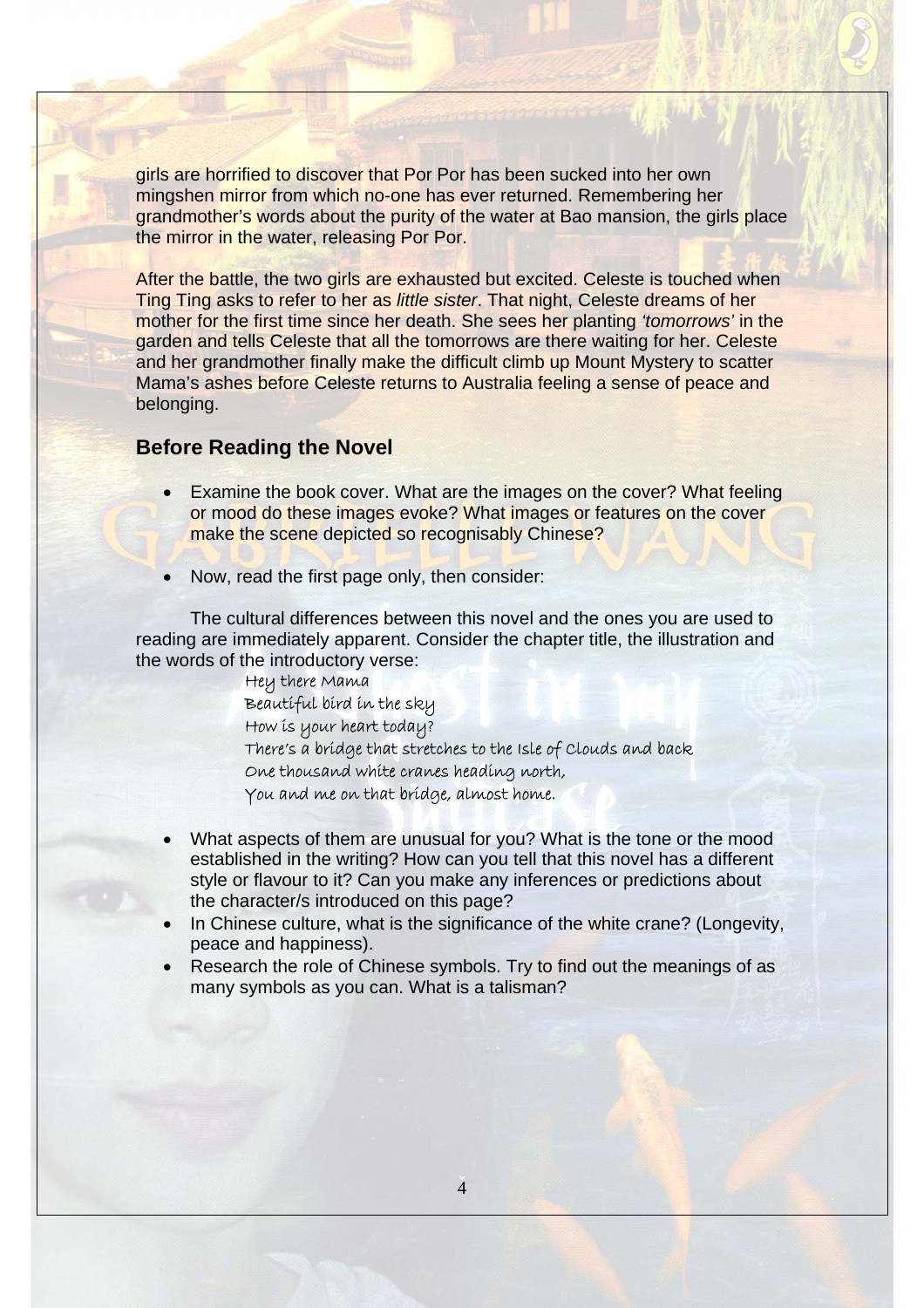# **Setting**

#### Research Activities

- Research some statistical facts about China and Australia: e.g. size, population, climate, religion, etc.
- Por Por refers to a time almost 100 years ago when a large section of Shanghai was owned by the French (p42). Research this period in China's history.
- When Celeste first arrives in Shanghai she describes her drive back to Por Por's house (pp9-10). Make a list of the information she provides and note the differences between Shanghai and where you live in Australia.
- Celeste is intrigued by the canal houses and Ling Feng's floating vegetable shop (pp52-54). What aspects does she find so surprising?

#### **Writing Activities**

- Imagine that someone from Shanghai has come to visit you in Australia. Write a description of the journey from the airport to your house as described through their eyes. What aspects of the journey do you think would most fascinate them?
- Describe your local shopping precinct, as seen through the eyes of a Chinese visitor.
- Using travel brochures, internet sites or photographs, create two posters that depict the aspects of Shanghai that Celeste describes, and your own local area. Make a list of the similarities and differences you can identify.

# **Understanding Characters**

# Celeste (Little Cloud)

Celeste is twelve years old, with *dark brown eyes and long skinny arms and legs.* She has a Chinese mother and a French father, yet she was born and raised in Australia. In many ways, Celeste is different from other girls her age. She is a very strong person and copes with her mother's death surprisingly well. She is clearly independent and brave, embarking on the voyage to China alone. She has a very calm, sensible nature and is clearly the person holding her family together in this time of grief.

- What sort of person is Celeste when we first meet her?
- What characteristics does Little Cloud have that make her a good ghosthunter and show her to be like her Por Por?
- Consider the following quotes:
	- o *I've found a key that has unlocked a secret part of me.* (p70)
	- o *I never write about my feelings. Well, I never used to before coming here. I was always scared that if someone knew my deepest thoughts they would have some kind of power over me.* (pp89-90)
	- o *For the first time in my life I know who I am.* (p176)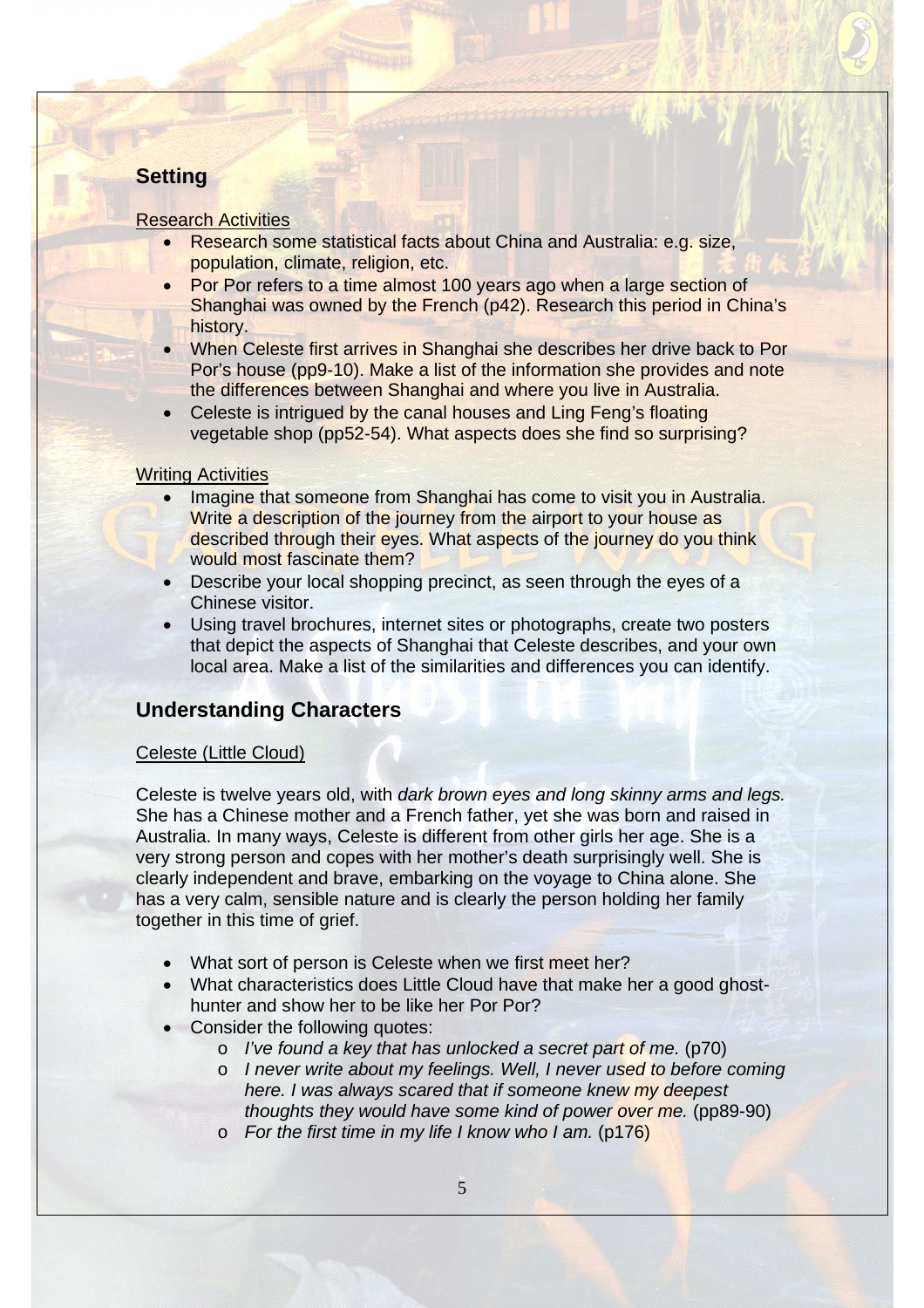• How does Celeste change during the course of the novel?

#### ACTIVITY:

• Make a graph that charts the development in Celeste's character through the story. On the graph, plot the key incidents that you think help to shape her character.

#### Por Por (Bao Min)

Like Celeste, Por Por is an unusual person and unlike most grandmothers. She has a lovely sense of humour and is sprightly and energetic. She too is a calm and sensible person to whom others turn for help and guidance and has a good heart that enables her to see the best in people. Por Por is clearly well respected on the Isle of Clouds, in spite of her family's misfortune and disgrace.

#### For Discussion:

- Make a list of any information you discover about Por Por and her family.
- Por Por takes in Ting Ting when her parents are killed, even though she knows that she is the grand-daughter of the man who caused her own father's death. What does this reveal about her character?
- Little Cloud says, *Por Por is always so patient, never pushy.* Find evidence in the novel to support this.

#### Ting Ting

Ting Ting is a young girl whom Por Por adopts when her parents are killed in a bus accident. She is the grand-daughter of Shen Da Pai, the corrupt official who had Por Por's father imprisoned and brought disgrace to their family, although Ting Ting believes that her family was great and honourable. She is resentful of Celeste fearing that she will take her place in Por Por's affections.

For Discussion:

- Why does Ting Ting resent Celeste so much?
- What do we find out about Ting Ting's family?
- Why does she believe that Por Por is using her to improve her own status? (p107)

#### WRITING ACTIVITY:

• Create a character portfolio of each of the 3 main characters. Place a picture of the character in the centre of the page and around their image write a series of words or phrases that describe each character.

# Shen Da Pai

Shen Da Pai was a corrupt official who accused Por Por's father of theft, causing him to be imprisoned and his family to be forced from the Isle of Clouds. His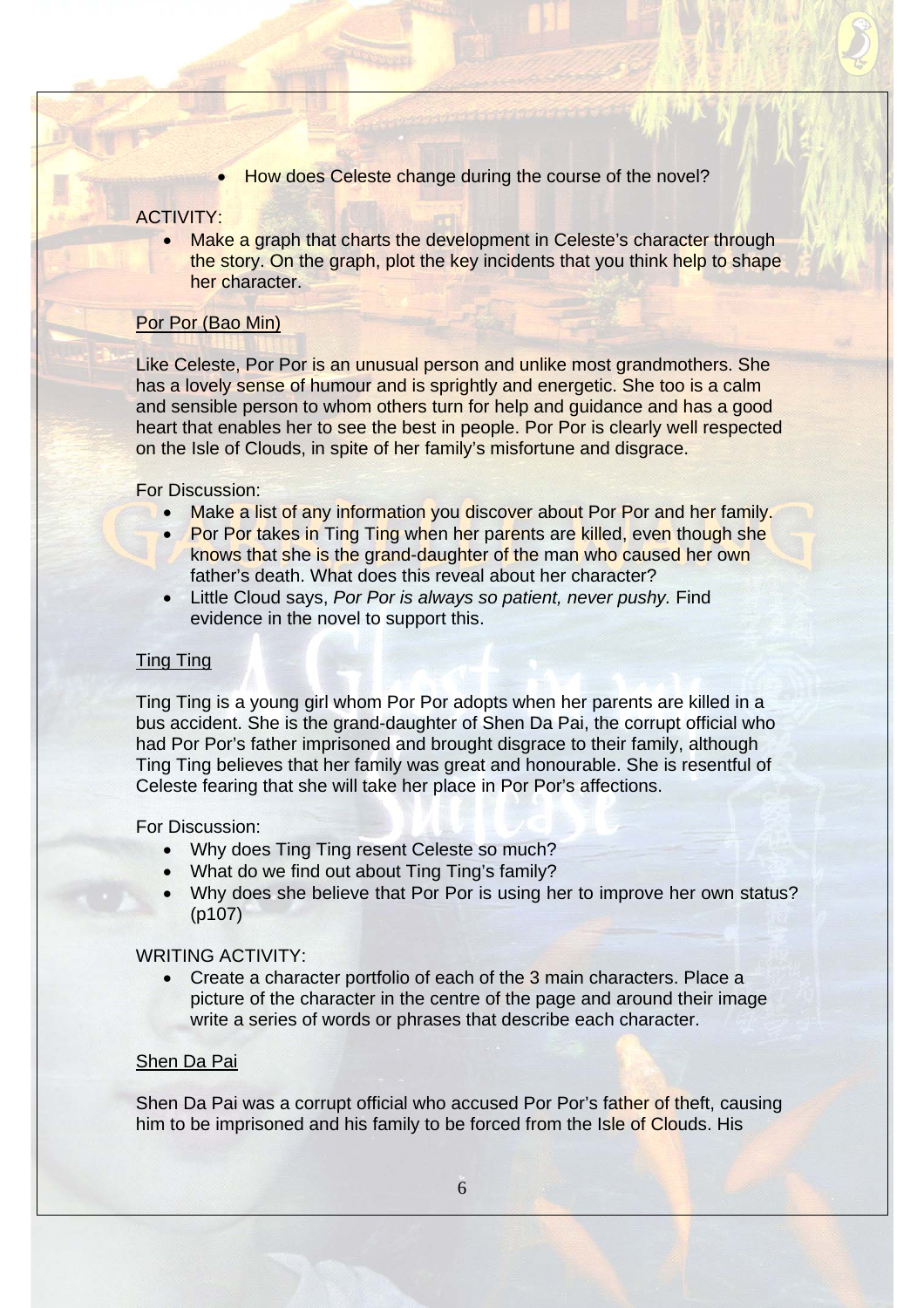jealous and manipulative nature was obviously passed on to his eldest son, Ting Ting's uncle who caused a similar fate to befall his brother's family.

For Discussion:

- Why is Shen Da Pai *stronger than any ghost* [Por Por has] *ever met before.* (p104)?
- What story has Ting Ting been told about her grandfather and the Bao family? What does this reveal about his character?
- What is a black magician (p142)? What does it reveal about their characters that Shen Da Pai follows black magic whilst Por Por doesn't?
- Little Cloud describes Shen Da Pai's strongbox as smelling *'of dread and sadness'.* What does this tell us about his character? In what ways is he a 'typical' bully?

#### Celeste's Mother

Celeste's mother refused to acknowledge or pursue her abilities as a ghosthunter, preferring instead to believe in science and facts. She was clearly a loving person and the strength within her own family. Whilst happy in Australia, she clearly loved her Chinese origins and has passed on many traditions to her children.

For Discussion:

- Although we never meet her, Celeste's mother is obviously very important in her life. As you read the novel, make a list of all the information you are told about her mother.
- Why might Celeste's mother have chosen not to use her own ghosthunting abilities?
- Why does Celeste's mother not become a ghost trapped somewhere on earth? What does this tell us about her character?

#### WRITING ACTIVITY:

• Write the eulogy that may have been delivered at her mother's funeral, describing the sort of person she was.

# **Themes**

#### The Environment

There are many references throughout the book to the role of the environment. The traditional Chinese attitude towards the environment clearly makes use of every available resource and has a great deal of respect for the earth.

Consider:

o the farmers' painting of the toilets to attract visitors to use their facilities to provide them with more manure for their farms.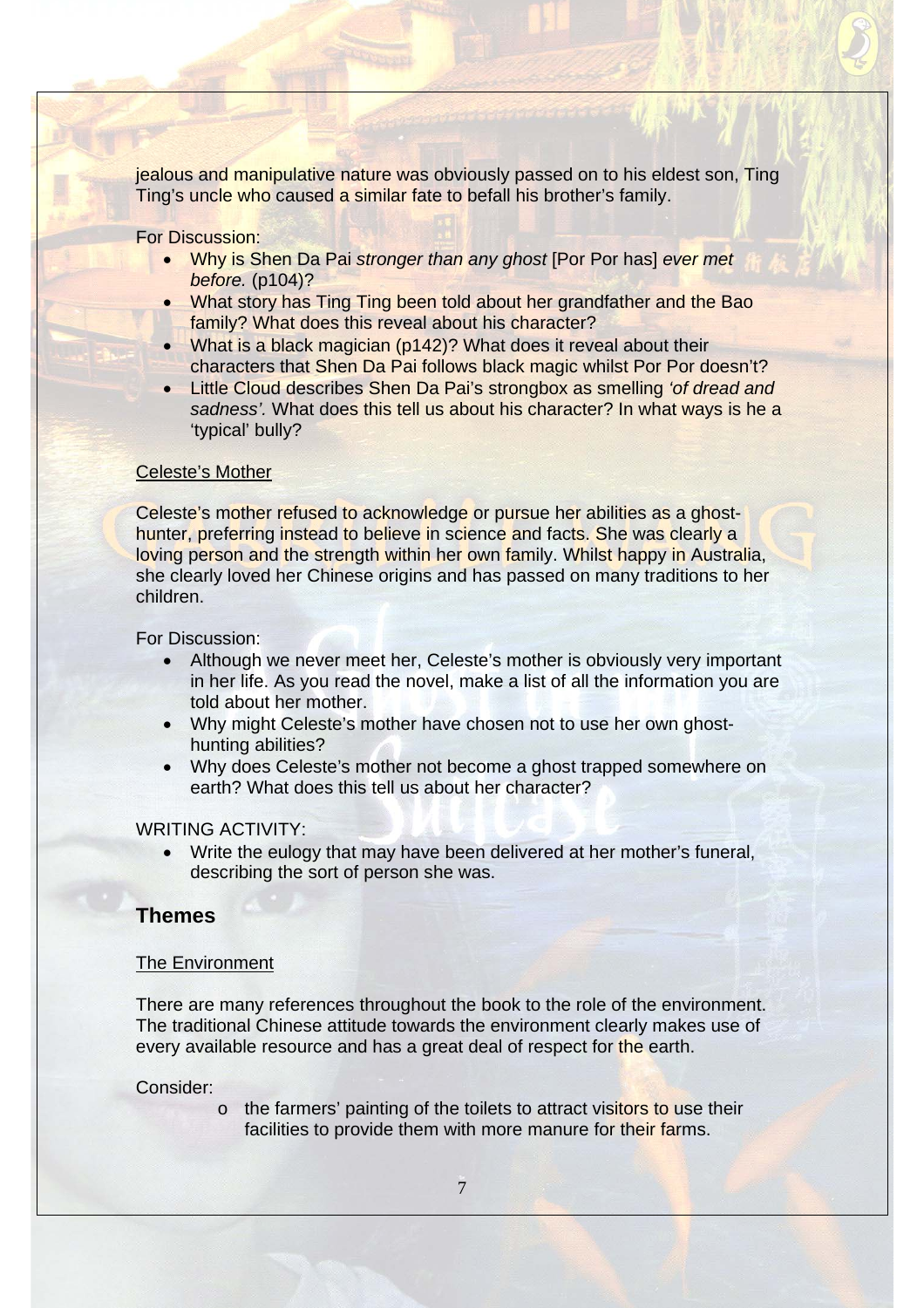- o the acceptance of the frogs on board the bus on the way to the Isle of Clouds
- o Por Por draws her strength from nature and returns to nature and its resources to help her rejuvenate.
- o the use of animals and symbols from nature in Chinese art and culture
- Por Por tells Celeste, *'Nothing ever goes to waste in China.'* (p47). Why are the Chinese so careful to use every possible resource? Are we as careful in Australia? Why do you think this is?
- What could we learn from this traditional Chinese attitude towards the environment?

#### Family

The notion of family is very strong throughout this novel. Celeste's family is clearly very important to her and to her mother, hence Celeste's desire to return her mother's ashes to the family home. *'Mama always wanted to go back to China one day. So that's where I'm taking her ashes, back to the Isle of Clouds, the home of our ancestors.'* (p5)

Por Por's life was drastically altered because of events that happened to her family, as was Ting Ting's.

- Celeste feels as if there is a thread that binds her to her grandmother. What indications are there of the close bond the two share? (e.g. p27 when Celeste first enters Por Por's room)
- Ting Ting resents Celeste and fears for her own relationship with Por Por, simply because Celeste is her real family and Ting Ting is not. What does this tell you about her understanding of family?
- Ting Ting asks to call Celeste 'little sister' (p167). What does this reveal about her (and everyone's) need for family?
- Celeste says, *'In China, everyone in your family has a special name. It's like being part of a great big jigsaw puzzle. You always know where you belong, and who you belong to.'* (p2)

#### For Discussion:

- Why is family such an important part of our lives?
- Are there any bonds that can be as strong as those of family?
- What does family mean to you? In China, many generations of family often live together. Does the smaller, nuclear family that is more traditional in Australia change our understanding of family and hence the role it plays in our lives?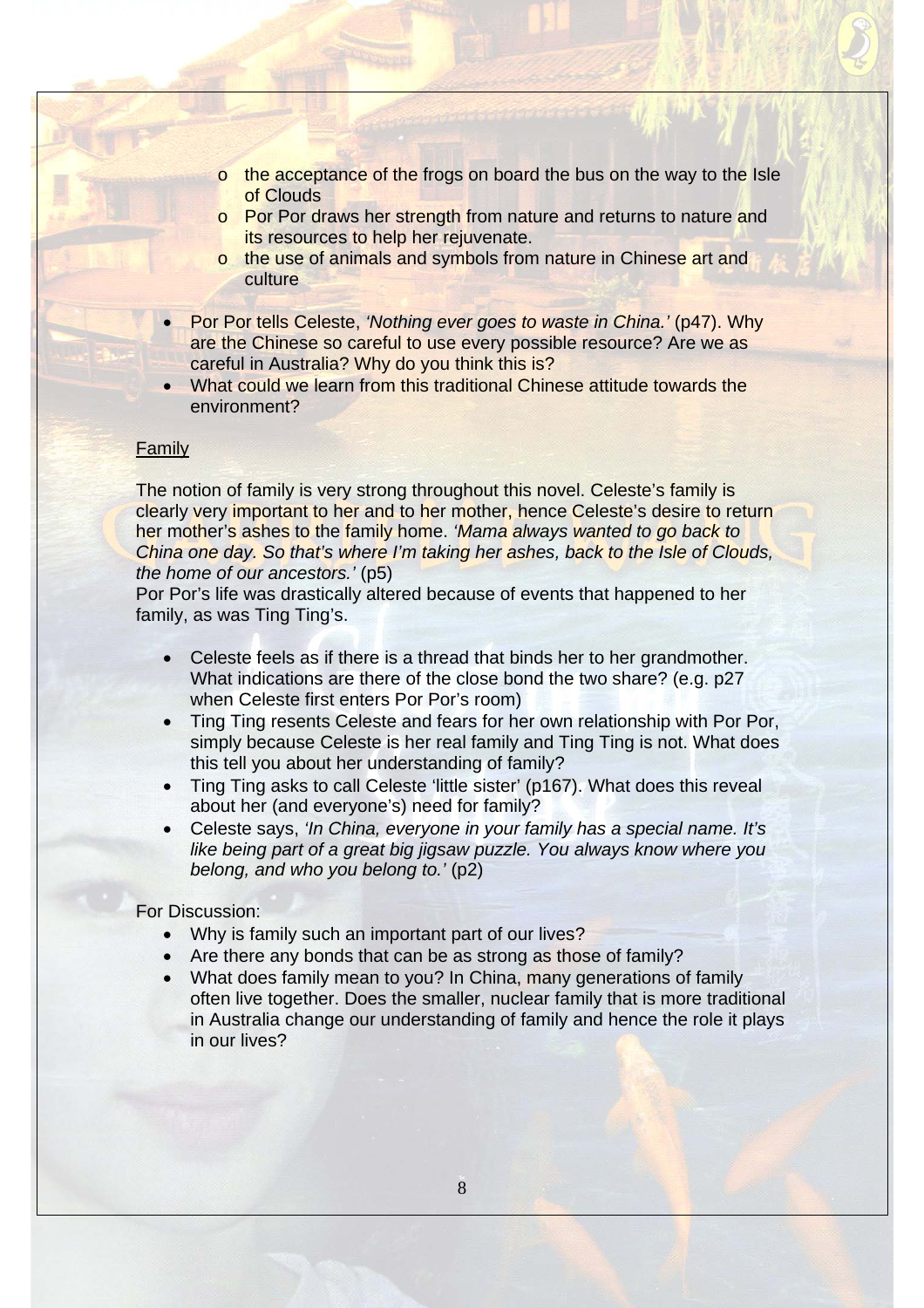#### **Belonging**

Part of what we love about families is that they provide us with a feeling of belonging.

Consider:

- What does it mean to belong?
- Celeste was born in Australia, but to a French father and a Chinese mother. She can speak some Mandarin and some French and clearly adopts a lot of Chinese customs at home. Where does she really belong? Is she Australian? French? Chinese? How do you think Celeste would classify herself?

If there are students in the class whose families are from other countries, discuss with them where they feel they belong.

#### **Jealousy**

The notion of jealousy and the damage it can cause is apparent throughout the novel. Consider the way Shen Da Pai treated Por Por's father and the way Ting Ting's uncle treated her father. What statement does the author make about jealousy?

Ting Ting resents Celeste because she is worried that Celeste will take her place in Por Por's affections.

• Think of a situation in which you have been jealous of a newcomer. (Or of an example of this from a film or book you have read). How did the jealousy make you act towards this person? Was the situation resolved? What helped to resolve the problem?

#### Working together

When Ting Ting decides to confront the ghost, she returns bloodied and injured. Even Por Por has difficulty confronting Shen Da Pai on her own, and would certainly never have been freed from the mingshen mirror without the help of Celeste and Ting Ting.

Consider:

- Is it always better to work together?
- Discuss situations in which working together was of more benefit than working alone. (It may be useful to set up some sort of team building exercise and then discuss the outcomes with the class. What were the difficulties in working alone? How did it help to use all the members of the team? Were there any disadvantages in working as a team?)
- Why would it have been more natural for Celeste to work as part of a team than for Ting Ting to do so?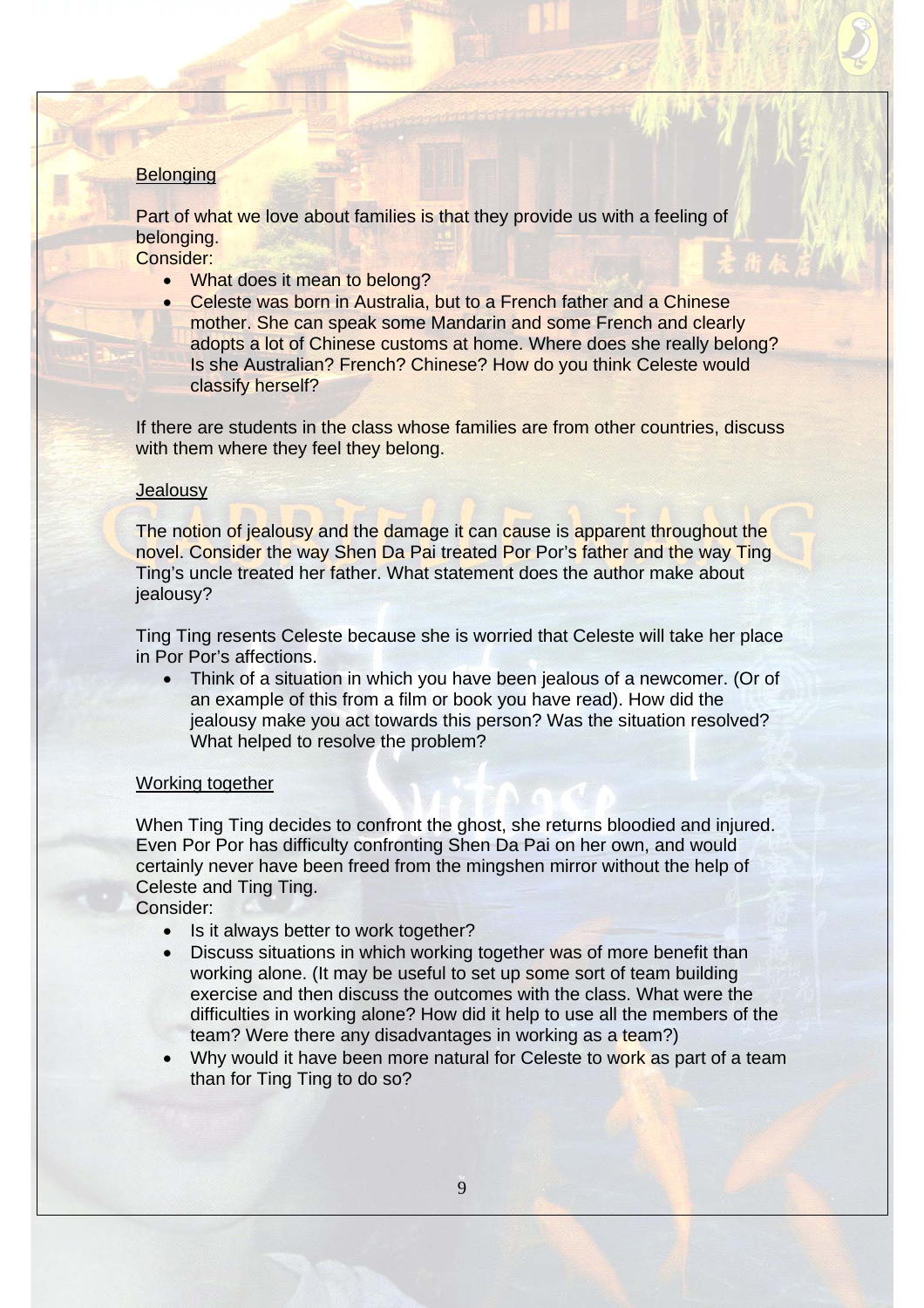#### Good vs. Evil

The notions of good and evil are often part of stories that contain spirits, ghosts or other worlds.

- According to this story, why do only unhappy people return as ghosts? What does this tell us about the nature of humans?
- Por Por traps the naughty spirits in her fish ponds, but releases the good back to the underworld. Why?
- Shen da Pai and Por Por were both trained by a Daoist magician. Why did one use this power for good and one for evil?
- Can humans be neatly classified as good or evil?
- Can life be classified as good and evil?
- Research the notions of Yin and Yang and how this relates to the notions of good and evil.

#### ACTIVITY:

• Write your own chapter to insert in the story about another ghost that Por Por and Celeste have to capture. Consider what sort of person this ghost would have been and what his/her problem may be.

#### Loss or Grief

Celeste appears to be very strong and to cope well with her mother's death, but there are hints that she is still very fragile. Consider her statements:

- o *Before Mama died I felt as if I could wrap up the day and put it in my pocket and know exactly what it was going to be like in the morning. But now I feel trapped, as if I'm in a giant spider web. The more I struggle, the tighter the web gets until my heart is squeezed so tight, I can hardly breathe*. (p2)
- o *Sad thoughts are like canaries in a cage. If you let them out, they can fly off in all directions, banging against the windows wanting to be free.* (p7)
- What do these quotes reveal about her feelings?
- Why does Celeste gain comfort from lying in her mother's big camphor chest? *'As I lie there some of the pain goes away.'* (p3)
- Make a list of the ways in which the death of Celeste's mother has affected each member of the family.
- *'It's strange lying in Mama's old bed. I look up at the ceiling, the same ceiling Mama used to lie under, and I fall asleep knowing that I'm hearing the same sounds Mama used to listen to.'* (p19) Why does Celeste feel this way?
- When Little Cloud asks Por Por *'Why do people have to die? That boy was only ten. It's not fair*' (p126), is she only referring to 'fat belly'?
- Por Por replies *'That's just the way it is, Little Cloud.'* In what ways does her matter-of-fact attitude help Celeste to deal with her own grief?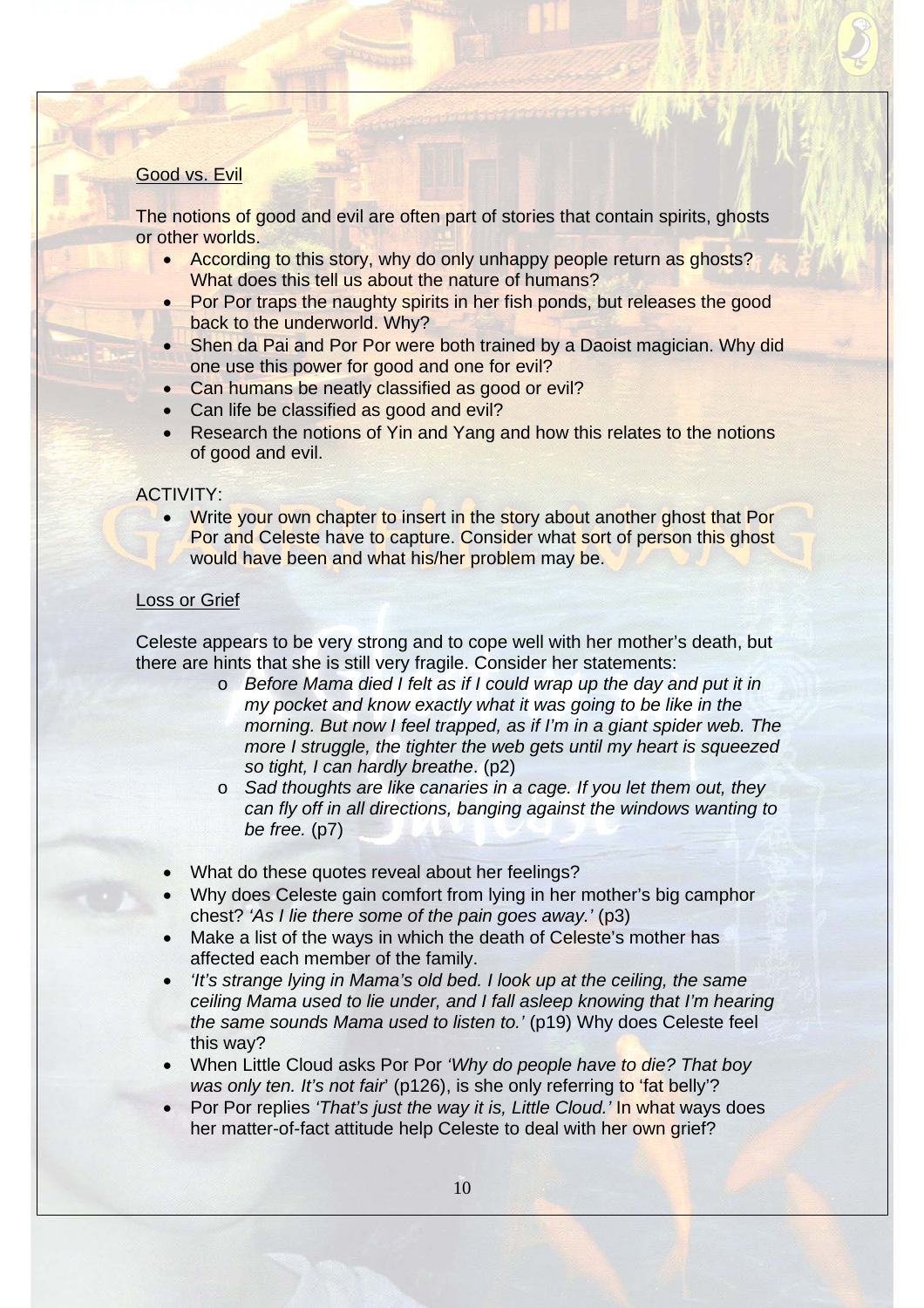- What is the significance of the 'planting tomorrows' dream that Little Cloud has? (p168)
- After Celeste and Por Por sprinkle the ashes, the family begins to heal. What changes can you detect in each of the family at the end of the novel?

#### WRITING ACTIVITY:

• Have you ever lost a family member or someone who was very close to you? Write a paragraph describing them and how you felt when they had gone. Did any special event, action or advice help you through the grieving process?

#### Chinese Culture

- Make a list of all the Chinese customs we learn from the novel e.g.
	- o white dresses are worn at funerals, not weddings (p3) o the wearing of straw slippers in the house (p14)
- **Celeste's mother maintains a number of Chinese customs at home in** Australia. As a result, Celeste finds it quite easy to stay with her grandmother in China. Make a list of any similarities between Celeste's life in Australia and her Por Por's life in China.
- Why do many migrants maintain their native customs in their new country?

#### ACTIVITY:

- $\triangleright$  Survey any students from migrant families to discover what customs their families have maintained since migrating to Australia.
- Celeste is constantly surprised on the bus trip to the Isle of Clouds (pp49- 50). Make a list of all of the surprising aspects of her journey. What does this reveal about the economy and lifestyle in China as compared to Australia?
- What is the significance of the white crane that is on the back of the talisman Ting Ting gives to Celeste?

#### RESEARCH ACTIVITY:

 $\triangleright$  What other symbols does the Chinese culture have and what do they represent?

#### What's in a name?

- Many Chinese names have a meaning e.g. first sister, second sister, first aunt, etc. Celeste likes this as it makes it easy to identify all of the people in her family. Try to make a list of these Chinese titles.
- Find other nationalities that have a similar system (e.g. Danish) and list the titles they use.
- As a class, devise your own names that could be used to make Australian family trees clearer and then have students draw up their own family trees.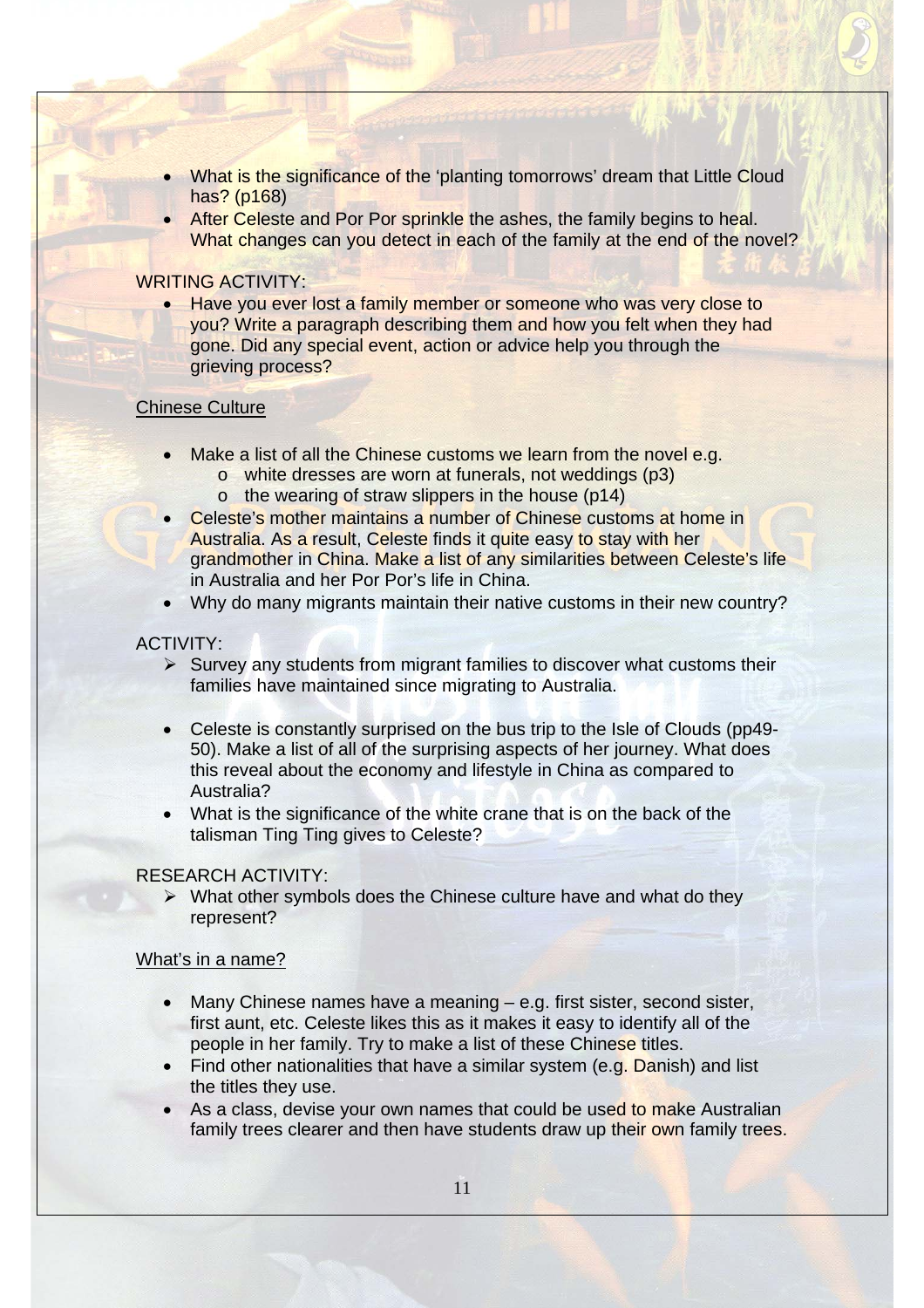- Other nationalities have their own customs with regards to naming their children. For example, first sons are named after the Paternal Grandfather and second sons after the Maternal Grandfather. Some families adopt the mother's maiden name as a middle name for their children. Conduct a survey of the students in your class to determine if any of your families follow any such customs with regards to names.
- Other names in Chinese reflect items from nature e.g. Little Cloud. Make a list of any other names like these you may have heard (students' family members, characters in books etc). Can you think of any other nationalities that create their names in a similar way?

# **Text, Style, Mood and Structure**

#### Significant quotations

The following quotations have been taken from the novel. They could be used in a number of different ways e.g.:

- have students identify who said each of these things and what they mean in the context of the novel
- break students into groups and stage mini debates arguing for and against the viewpoint put forward in the statement
- have students use the quote as the basis for their own piece of writing
	- o *When you are small, you have to be smart to survive.* (p14)
	- o *Papa said once that forests regrow. That after a devastating fire they become stronger than ever.* (p16)
	- o *'Weiqi is like life,' Mama once told me. 'You have to see the bigger picture. You might think you are losing. But by making one right move, you are suddenly winning.'* (p26)
	- o *'In every three people you meet, one can be your teacher… Almost anyone can teach you something, so you must never judge anyone by the way they look.'* (pp69-70)
	- o *It's really the not knowing that scares you the most.* (p111)
	- o *'It's no use running away, Little Cloud,' I hear Mama's voice echo inside me. 'Your mistakes will only catch up with you sooner or later.'* (p133)
	- o *'Wishing won't do any good, says my mother's voice…Think with your heart, Little Cloud'* (p135).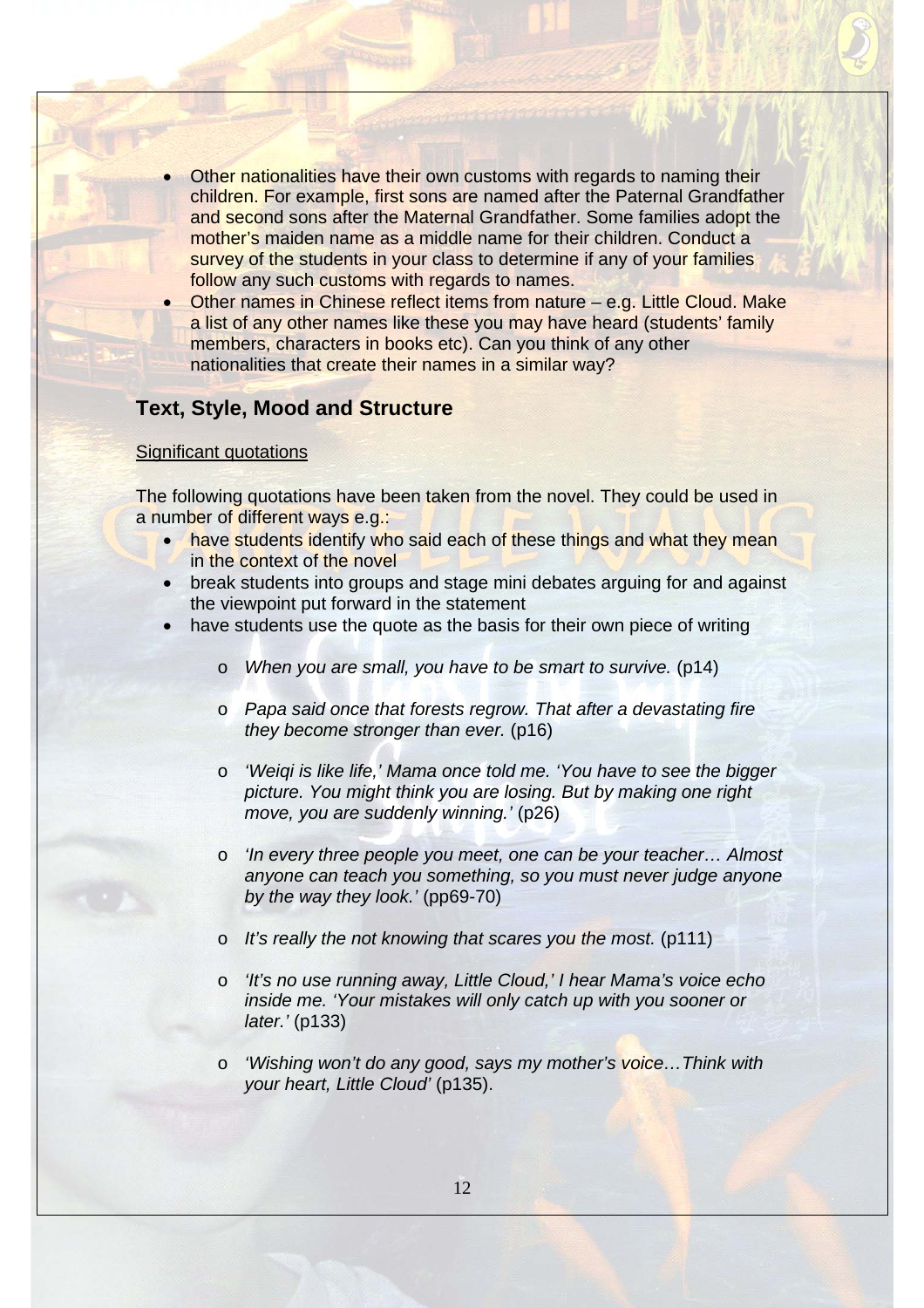#### ACTIVITY:

- Re-read the echo story that Celeste tells to 'fat belly'? (pp119-120). What is the moral of the story?
- Many cultures tell stories with morals to their children. Make a list of any fables with morals that you heard as a child and note what each of the morals is.
- Choose one of the above quotes from the novel and create your own fable to illustrate its meaning or moral.

#### **Language**

The text is sprinkled with Chinese phrases and their English translations. Why do you think the author chose to do this? Does it help to reinforce the Chinese culture? For you as a reader, does it add to or detract from the novel? Have you ever come across this sort of technique in other novels?

#### **Genre**

Most novels fit within a specific style or genre. What genre would you say this novel fits into? Is it a fantasy novel? Is it a fable or a story with a moral? Consider other stories that you have read that fit easily into these genres. Make a list of their features. Do the features of this novel fit into either of these genres?

# **Literary Devices**

#### Foreshadowing

Foreshadowing is a device used by authors in which they provide clues along the way as to what might be going to happen or be revealed. There are a number of instances of foreshadowing in this novel.

• Make a list of any examples of foreshadowing that provide early clues as to the fact that Por Por is a ghost hunter. (Consider both the events and the words chosen by the author).

#### **Humour**

In spite of the fact that the story starts with the death of Celeste's mother it is not a sad story.

- How does the writer manage to keep the story happy, positive and even humorous at times?
- What examples of humour can you find in the novel?
- Was this style of writing more effective than making this a sad story about loss or grief? Why?